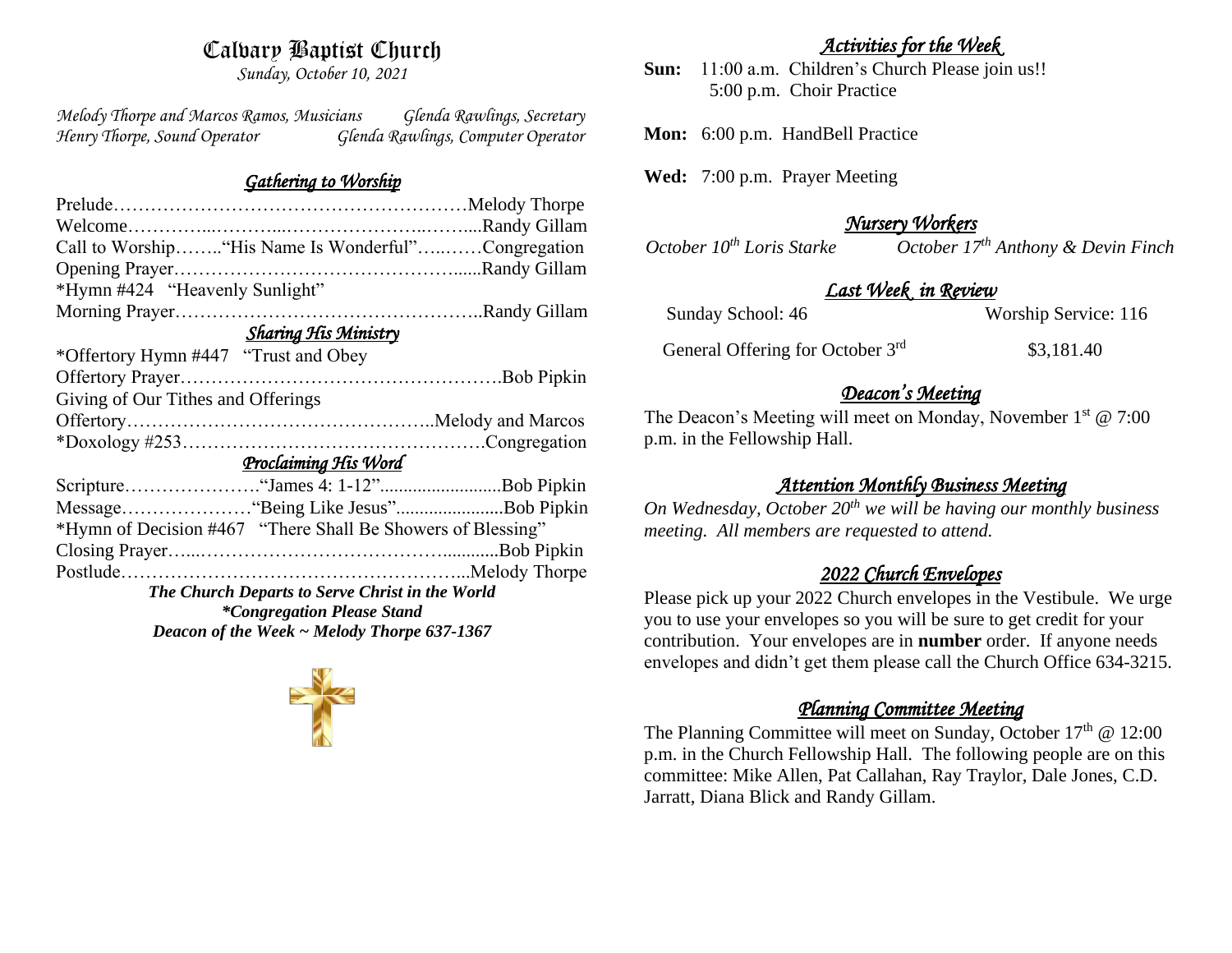#### *SHOEBOXES UPDATE*

We met and we sorted all of the items we have on hand for our ShoeBoxes. There are certain items that we are in need of and those Are Coloring Books and Soap. Ivory Soap is good because it floats and is \$3.60 for 10 bars at Roses on Wednesdays. We also need Hair Brushes, Combs, Necklaces, Bracelets, calculators and we have NO FLASHLIGHTS. These can be found at Walmart for \$1.00 and the battery is included. We were fortunate this year to have a huge donation of items donated to us from Bobby & Susan Smith. Now if we can get your help in purchasing these items we will be ready to pack #300 Shoeboxes and send them to these Countries and let these children learn about Jesus and give them hope. As always money donations are Welcome and greatly appreciated for shipping costs. Our Packing Party for everyone is set for Sunday, Oct. 24<sup>th</sup> so Mark your calendars. Thanking you in advance. Sincerely,

Edward & Kay Bryant

#### *Other Donations*

*Given in memory of Lorene Ferguson by: Gloria Myers Louise Williams Sunshine Sunday School Class*

*Church Office: 634-3215*

*Church Email: [calvarybc1@verizon.net](mailto:cbcemporiaoffice@gmail.com)*

*Church Website[:www.calvarybaptistemporia.org](http://www.calvarybaptistemporia.org/)*

*Bob Pipkin Email: [jrpipkin3@gmail.com](mailto:jrpipkin3@gmail.com) and Cell: 757-418-1243*